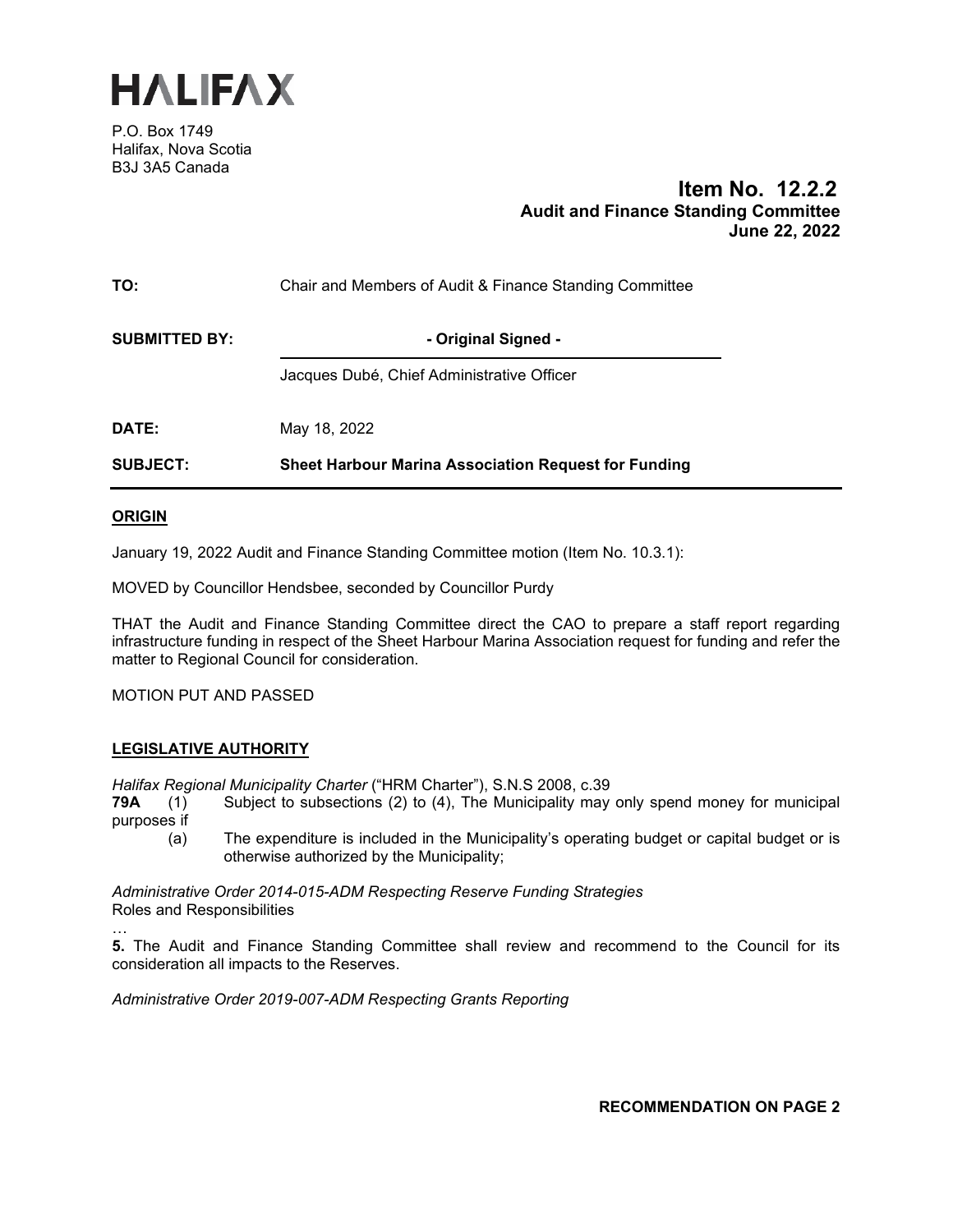# **RECOMMENDATION**

It is recommended that the Audit and Finance Standing Committee recommend that Halifax Regional Council:

- 1. Provide a \$50,000 grant to the Sheet Harbour Marina Association with funding from the Options Reserve (Q421); and
- 2. Authorize the Chief Administrative Officer or their designate to negotiate and execute a tripartite Contribution Agreement with the Sheet Harbour Marina Association and Atlantic Canada Opportunities Agency including HRM's contribution in the amount of \$50,000 to engage professional services to complete a Marina Spatial Plan and Comprehensive Business Plan with respect to the development of a marina facility, substantially in the same form as Attachment 1 of this report.

# **BACKGROUND**

In 2013, the Sheet Harbour Chamber of Commerce established a committee to explore the prospect of developing a marina in the vicinity of Sheet Harbour. The focus of the project is to create a destination for recreational sailors and tourism-related charters and enhance the local economy. The committee subsequently incorporated a nonprofit society, the Sheet Harbour Marina Association ("the Society"), on August 30, 2021 with a separate Board of Directors and financial accountability. Shortly thereafter, the Society made a presentation to HRM's Audit and Finance Standing Committee in support of a funding request for \$1.1 million dollars. Grant requests that fall outside an established municipal grant program represent an unbudgeted cost to the Municipality. Typically, such requests may be considered under a Contribution Agreement; a contract that sets out the terms and conditions of funding either through a onetime or phased withdrawal from a specific municipal reserve or an alternate source.

In the preparation of this report, staff reviewed the Association's Business Proposal 2021 submitted to the Audit and Finance Standing Committee and correspondence to Regional Council dated January 27, 2022. HRM senior management attended a meeting convened by Develop Nova Scotia on February 17, 2022 that included representatives from the Society and the Atlantic Canada Opportunities Agency ("ACOA"). Staff also requested clarification from the Halifax Partnership regarding their involvement and what assistance they may be able to provide to the Society. It is important to note that neither Develop Nova Scotia or the Halifax Partnership have funding programs, and in that respect, their role may be primarily in relation to business plan development, technical information, data, or to identify potential funding sources.

# **DISCUSSION**

As proposed, the Society would construct a marina which would operate largely on a seasonal basis for recreational sailing and boat charters. The initial 3-year Capital Plan totals \$3,476,360<sup>[1](#page-1-0)[2](#page-1-1)</sup> and the society has requested a municipal capital grant in the amount of \$1,100,000 or approximately 32% of total projected capital costs. Although a financial statement was not included with documentation provided by the Society, as a start-up operation it is unlikely that the organization has an established revenue stream and as such

<span id="page-1-0"></span><sup>1</sup> A value of \$3,476,360 includes \$293,610 in related and non-capital costs: legal fees at \$6,000 each of two years (\$12,000), insurance for one year (\$15,000), communications (\$13,225), a project manager at \$38,000 for each of two years (\$76,000), an unspecified "land loan" (\$172,385), and dive survey (\$5,000). The underwater survey is assumed to be funding in the amount of \$5,000 awarded to the Sheet Harbour Chamber of Commerce under the 2021 Community Grants Program and as such is an expenditure already incurred and paid.

<span id="page-1-1"></span><sup>&</sup>lt;sup>2</sup> The start date is unspecified and may be determined by government funding eligibility and timelines.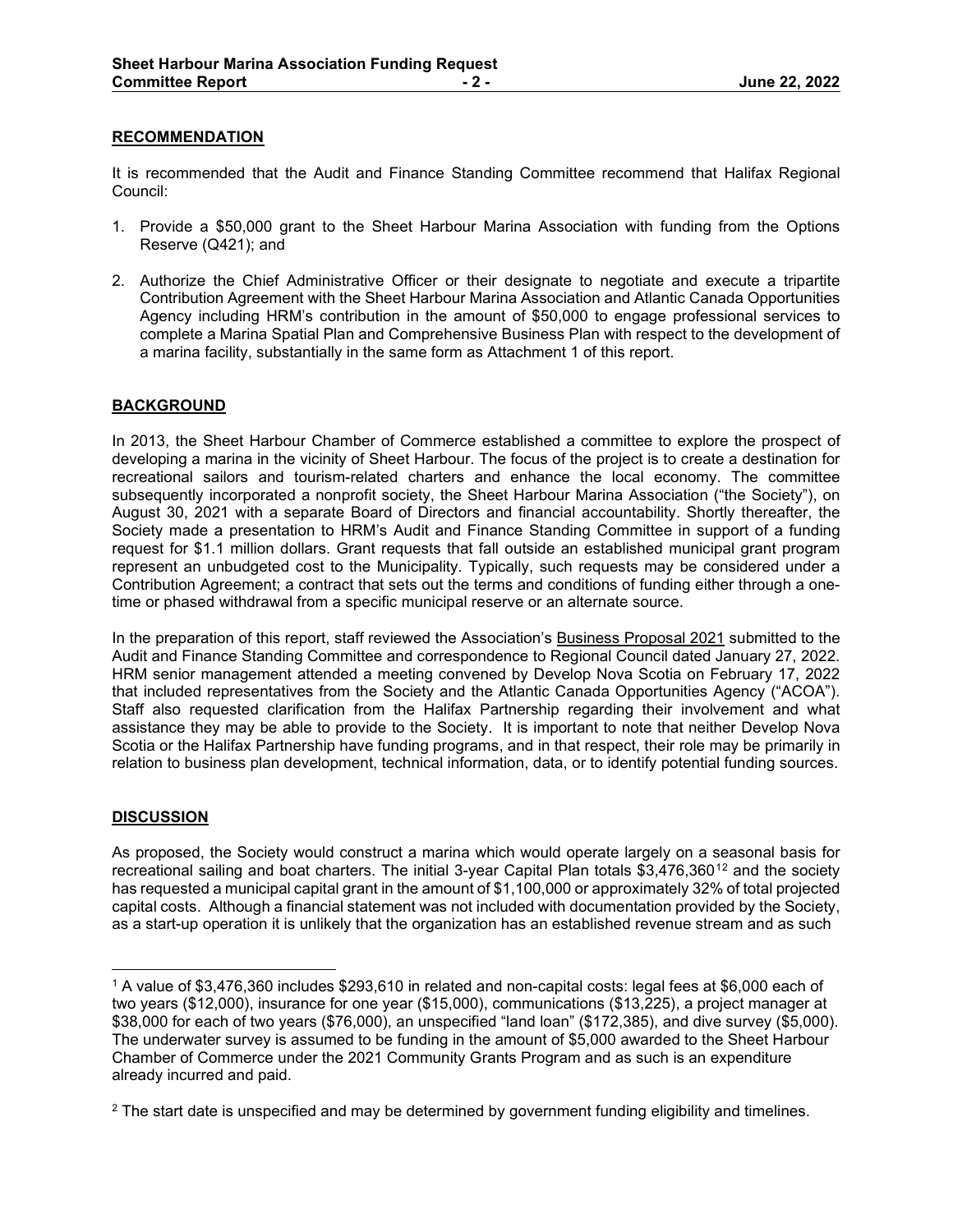would have limited, if any, access to financing. The proposal does not include reference to a capital campaign and appears dependent on full or substantial government funding.

A review of the Society's business plan concluded that there is insufficient information with which to test assumptions and confirm the feasibility of (1) the development project and (2) the on-going sustainability of operations. This finding is substantiated by the following disclaimer included on page 2 of the submission which states:

*"This document and the information contained herein (the "Documentation") is published in good faith and for general purposes only. All facts, matters, and budgets are based on the personal experiences of the volunteers and in relation to the stated Vision and Mission Statements. Every care has been taken to ensure that the content is useful and accurate. THAT SAID, anyone reviewing the Documentation should appreciate that the facts, matters, and budgets are compiled by laypeople and to that end, should carry out their own due diligence. The Sheet Harbour Marina Association, its members, officers and directors, and any contributing third party shall have no legal liability for the content."*

Given the scope and technical complexity of the development envisioned by the Society, a robust business plan could take volunteers several years to develop to a standard acceptable to government funders and/or the private sector. Further, in addition to a comprehensive business plan, prospective funders may assess the Society's capacity to manage a \$3 million dollar construction project and/or on-going operations. The timing of this proposal is also compounded by economic variables such as interest rates, the availability of materials and experienced contractors – factors that impact both the nonprofit and private sectors. Given these constraints the commencement and completion date of such a project cannot be determined and a large-scale financial commitment may be premature for a project which is essentially conceptual at this time.

In the alternative, staff representatives from HRM, ACOA and Develop Nova Scotia met on April 28, 2022 to consider the option of providing funds to secure qualified professional services to develop a comprehensive business plan commensurate with the level of government funding sought. It is anticipated that sub-specialties may be required for elements of the project, such as but not limited to engineering, legal, environmental assessment and approvals, property acquisition and development, and revenue projections in relation to immediate holding costs and future operating viability. The overall financial plan might also incorporate inflation given current market volatility and supply issues.

As proposed, the approach to assisting the Society in developing a comprehensive business plan would be in two stages. The first phase would address the feasibility of the location. This initial step, referred to as a Marina Spatial Plan would evaluate the suitability of the "East River Wharf" location starting with a bathymetric survey - which is a study of the ocean depth and mapping of the underwater ground contours to confirm the type and number of boats that could be accommodated - the potential placement of underwater fixtures<sup>3</sup>, waterfront access points, and wind exposure. This first phase would also consider the existence and ownership of any underwater lots associated with the wharf and land-based infrastructure with respect to property acquisition, consolidation, development (including zoning), and any environmental assessment and related risk mitigation.

Upon completion of this stage, a decision would be made with respect to proceeding with a second phase which would be the development of a Comprehensive Business Plan to provide clarification with respect to the proposed operating structure, market demand, revenue and expense projections, implementation timeline, sustainability, and economic benefits. ACOA have agreed in principle to provide up to \$25,000. It is also anticipated that the Society would secure funding from non-government sources for elements of the plan and their general operating expenses as a Society.

<span id="page-2-0"></span><sup>3</sup> For example, pontoon pilings, subsea anchorage, floating docks.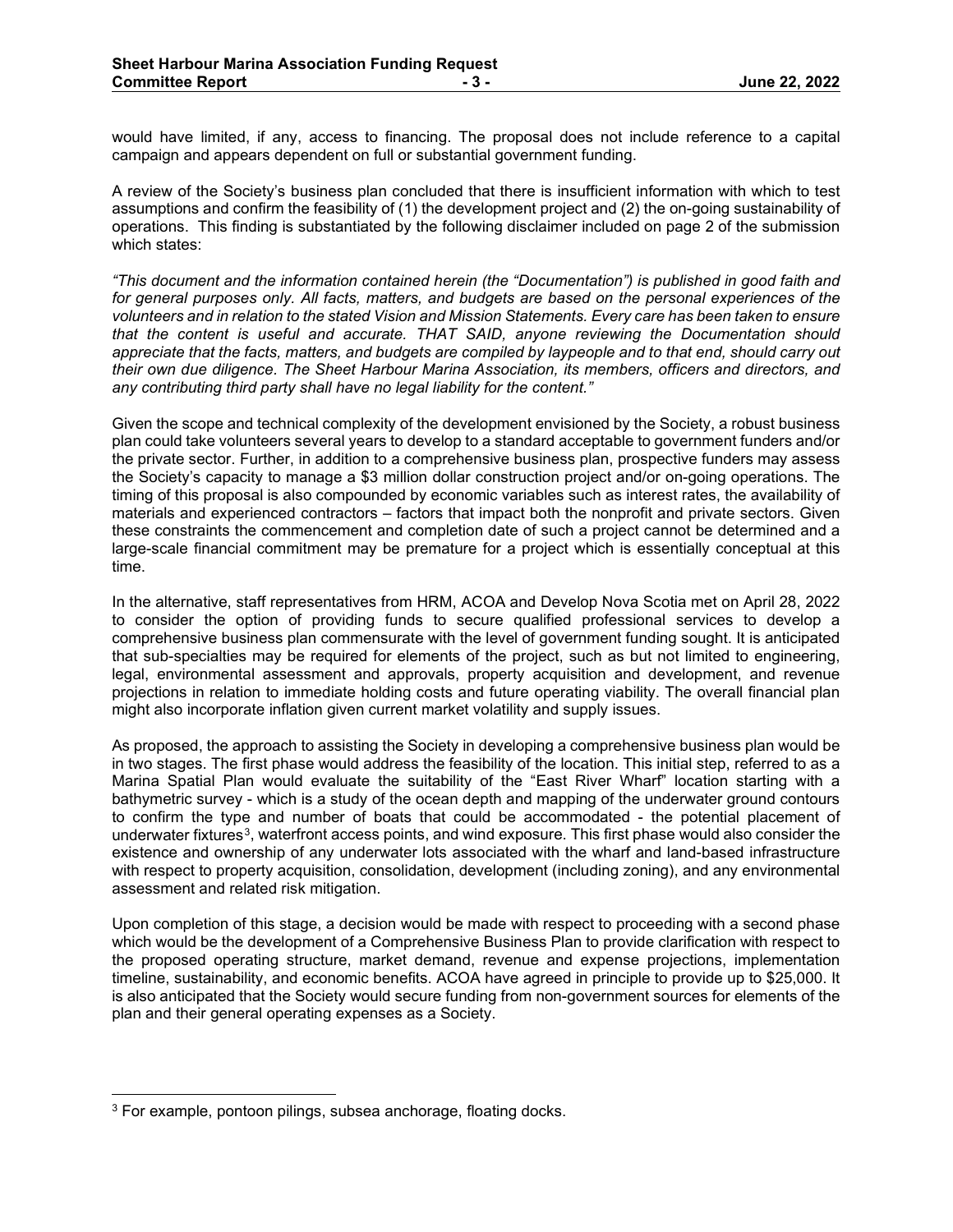Arguably, development at the location proposed by the Society does not have to be positioned as an all-ornothing proposition. If the first phase of analysis determines that a marina facility is an option, but the scale, complexity, and on-going operation may be cost-prohibitive consideration could be given to a smaller-scale venture. For example, a modest-scale sailing club facility that might be expanded or enhanced once demand and management capacity has been established.

Although not a funding agency, Develop Nova Scotia has agreed to assist the project with respect to their technical expertise in coastal development projects. This agency also has an established working relationship with specialized service providers and consultants. As proposed, HRM's role at this stage is primarily in relation to financial assistance towards establishing the feasibility of the Society's concept.

# **FINANCIAL IMPLICATIONS**

At their meeting of May 17, 2022, Regional Council approved amendments to Administrative Order 2014- 015-ADM Respecting Reserve Funding Strategies<sup>[4](#page-3-0)</sup>. Policy states that the Audit and Finance Standing Committee shall review and recommend to the Council for its consideration all impacts to the reserves. A grant in the amount of \$50,000 represents an unbudgeted withdrawal from a reserve.

As per the approved Reserve Business Cases (November 2021) the Options Reserve (Q421) may be used for one-time funding for operating and capital grants. It is recommended that this one-time grant be paid from Fiscal Services account M310-8004 with funding from the Options Reserve Q421.

Budget Summary: Options Reserve Q421

| <b>Projected Net Available Balance</b> | \$7,206,398    |
|----------------------------------------|----------------|
| Less: Unbudgeted Withdrawals, SHMA     | $($ \$ 50,000) |
| Projected Net Available Balance        | \$7,256,398    |

# **RISK CONSIDERATION**

High. The Society's proposal is conceptual and does not meet the submission requirements for funding of the magnitude sought from ACOA or HRM. Therefore, a municipal funding commitment of \$1.1 million dollars poses financial and reputational risk to the Municipality. This risk may be moderated through a Contribution Agreement to retain professional consulting services to assess the feasibility of the proposed site, construction and operation of a marina located at the East River Wharf, Sheet Harbour.

Moderate. Although an unbudgeted expenditure of up to \$50,000 could result in a finding that the development project, as proposed by the Association, is not feasible in the short-term the financial risk is low when compared to the \$1.1 million amount that has been requested of the Municipality. Oversight in the implementation of the Contribution Agreement and assistance in selecting qualified and experienced consultants could also reduce the Municipality's financial and reputational risk.

# **COMMUNITY ENGAGEMENT**

No community engagement was required. This report addresses an unsolicited request for municipal funding.

<span id="page-3-0"></span><sup>4</sup> Item 15.2.1 Amendments to Administrative Order 2014-015-ADM Respecting Reserve Funding Strategies, dated April 20, 2022.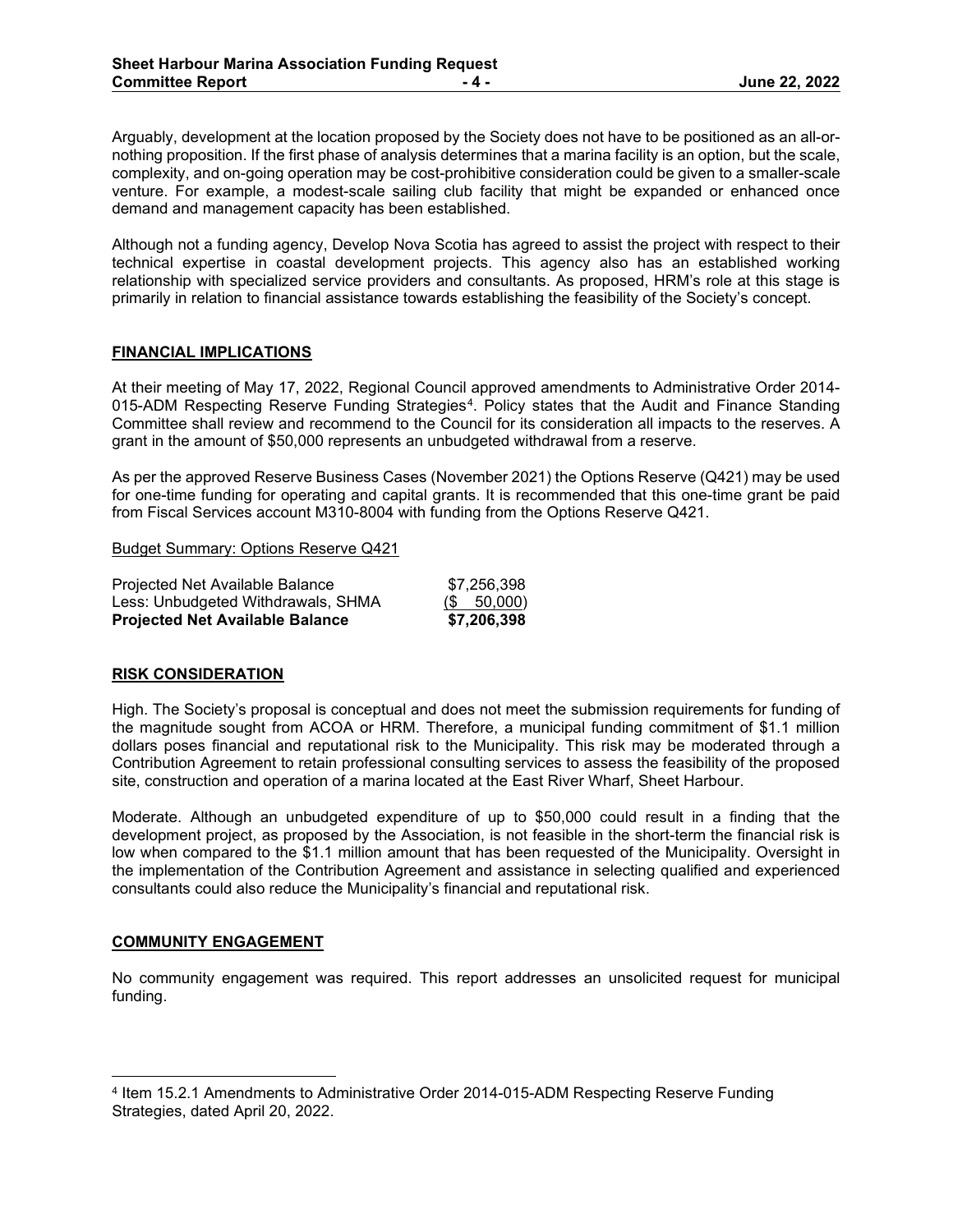# **ENVIRONMENTAL IMPLICATIONS**

The Society would be responsible for any environmental assessment or remediation should they acquire property for the development of a marina.

# **ALTERNATIVES**

- 1. The Audit and Finance Standing Committee could recommend that Regional Council decline the funding request from the Sheet Harbour Marina Association.
- 2. The Audit and Finance Standing Committee could recommend amendments to the proposed terms and conditions of the Contribution Agreement or the value of any grant proposed.

# **ATTACHMENTS**

Attachment 1 - Draft Contribution Agreement

\_\_\_\_\_\_\_\_\_\_\_\_\_\_\_\_\_\_\_\_\_\_\_\_\_\_\_\_\_\_\_\_\_\_\_\_\_\_\_\_\_\_\_\_\_\_\_\_\_\_\_\_\_\_\_\_\_\_\_\_\_\_\_\_\_\_\_\_\_\_\_\_\_\_\_\_\_ A copy of this report can be obtained online a[t halifax.ca](http://www.halifax.ca/) or by contacting the Office of the Municipal Clerk at 902.490.4210.

 $\_$  ,  $\_$  ,  $\_$  ,  $\_$  ,  $\_$  ,  $\_$  ,  $\_$  ,  $\_$  ,  $\_$  ,  $\_$  ,  $\_$  ,  $\_$  ,  $\_$  ,  $\_$  ,  $\_$  ,  $\_$  ,  $\_$  ,  $\_$  ,  $\_$  ,  $\_$  ,  $\_$  ,  $\_$  ,  $\_$  ,  $\_$  ,  $\_$  ,  $\_$  ,  $\_$  ,  $\_$  ,  $\_$  ,  $\_$  ,  $\_$  ,  $\_$  ,  $\_$  ,  $\_$  ,  $\_$  ,  $\_$  ,  $\_$  ,

Report Prepared by: Peta-Jane Temple, Team Lead Grants & Contributions, Fiscal and Financial Planning, Finance & Asset Management 902.490.5469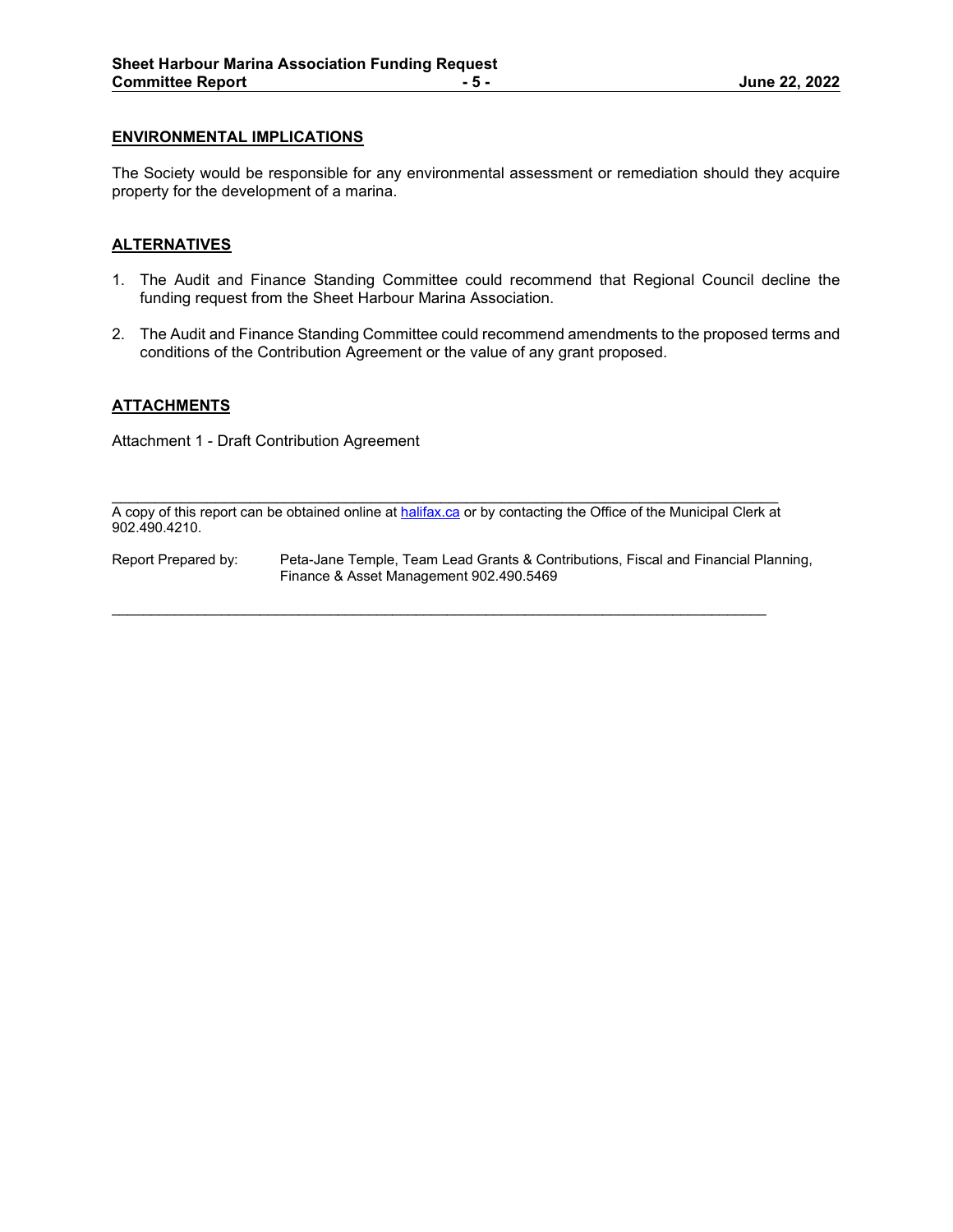# **ATTACHMENT 1**

This **CONTRIBUTION AGREEMENT** is made as of the day of , 2022

Between

#### **HALIFAX REGIONAL MUNICIPALITY**

a municipal body corporate

("**HRM**")

-and-

#### **SHEET HARBOUR MARINA ASSOCIATION**

A society incorporated under the laws of the Province of Nova Scotia ("the **Society**")

-and-

# **ATLANTIC CANADA OPPORTUNITIES AGENCY**

a federal body corporate ("ACOA")

#### **RECITALS**

- A. The Sheet Harbour Marina Association intends acquire a portfolio of waterfront properties for the purpose of the construction and operation of a marina. The Society has requested that HRM provide funds for the development of the marina facility.
- B. On [DATE], Regional Council of the Halifax Regional Municipality passed a resolution to provide a contribution in the amount of up to fifty thousand dollars [\$50,000.00] to the Society to be used towards professional consulting fees to complete a Marina Spatial Plan and Comprehensive Business Plan.

Now therefore, in consideration of and the mutual covenants and promises contained herein another good and valuable consideration the receipt and adequacy of which is hereby acknowledged, parties hereto covenant and agree as follows:

#### **SECTION ONE CONTRIBUTION OF FUNDS**

#### **Section 1.01 Amount of Contribution**

- a) HRM agrees to make a one-time contribution to the Society in the amount of up to fifty thousand dollars [\$50,000.00] (the "**Contribution Amount**") to be used by the Society to retain the services of specialized consulting services to complete a Marina Spatial Plan and Comprehensive Business Plan.
- b) The Contribution Amount is a firm, fixed amount and represents HRM's complete financial commitment. HRM shall not be obligated to provide any additional, supplemental or incremental funding to the Society.
- c) HRM shall not be liable for any losses incurred by the Society in relation to the acquisition of real property.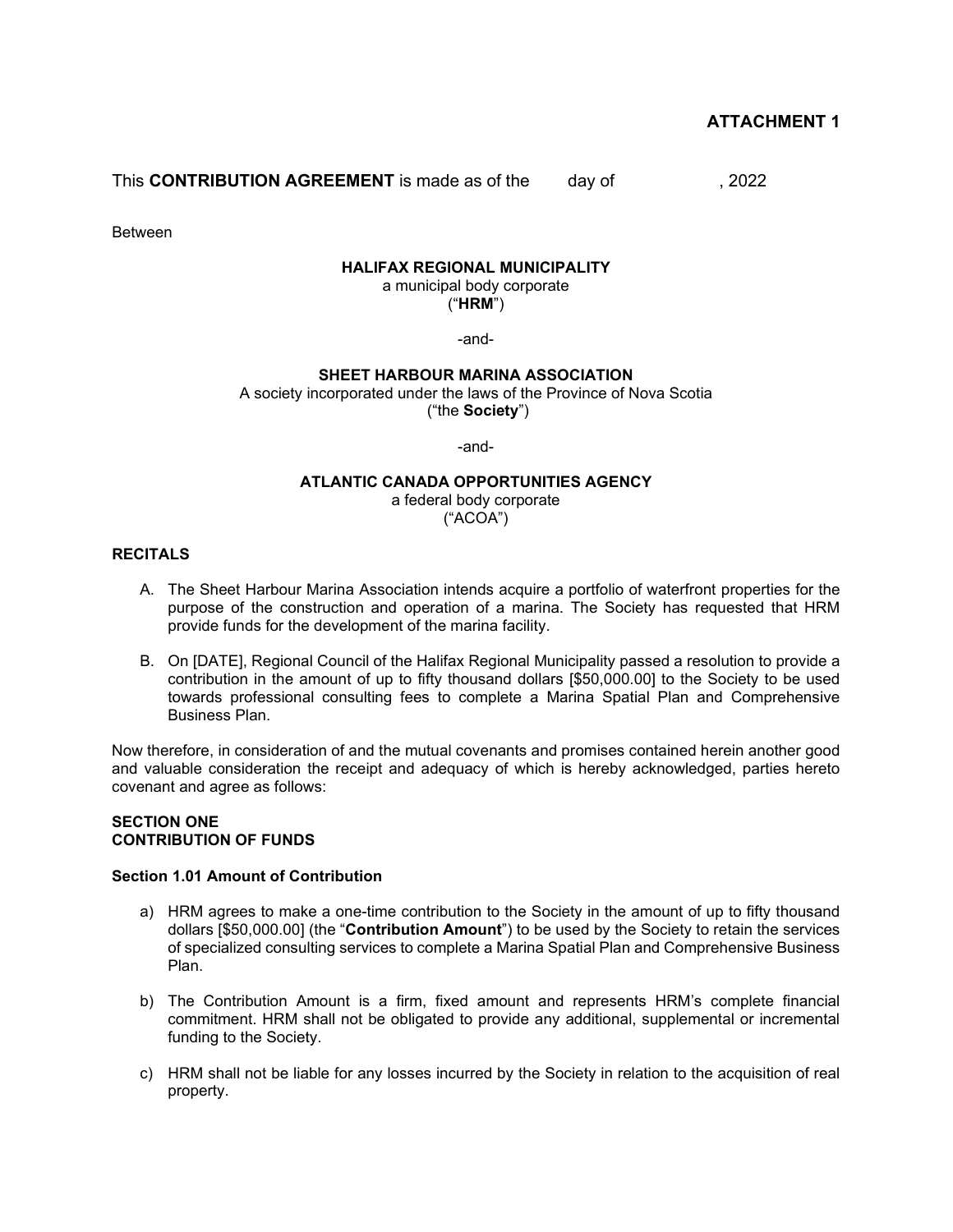# **Section 1.02 Obligations of Grant Recipient**

- a) The Society shall accept that a contract awarded by the Society for professional and consulting services shall be subject to the informed consent of both HRM and ACOA.
- b) The Society shall be responsible to provide both HRM and ACOA with a complete copy of the findings of any study, evaluation, report, or assessment undertaken and paid in full or in part using the Contribution Amount.

## **Section 1.03 Payment Schedule**

Payment of the Contribution Amount shall be made in full upon receipt of a detailed quote from the company or consultant, including a summary of their related qualification and experience, to be retained to perform the work specified in Section 1.04.

#### **Section 1.04 Expenditures**

The costs funded under this Contribution Agreement referenced in Section 1.03 are for professional fees to conduct:

- a) a bathymetric survey of the underwater typography and ocean depth to confirm water depths in all areas of the proposed marina as well as the approaches and navigational channel;
- b) a title search to determine the existence or ownership of any water lots in the area to be developed in association with a proposed marina and any encumbrances or restrictions attached thereto;
- c) a market value appraisal of the four (4) properties the Society anticipate acquiring for the purpose of land-based infrastructure and an assessment of their development potential with respect to current zoning, consolidation, deeded access, and any encumbrances or restrictions attached thereto; and
- d) subject to the current owner's consent, a Level I Environmental Assessment of any built structures located upon the properties under consideration including soil samples that based on the findings inform any future environmental remediation plan; and
- e) development of a Marina Spatial Plan, including order of magnitude costing and phasing plan that includes:
	- (i) the type and number of boats that could be accommodated by a marina located on the East River Wharf, including consideration for manoeuvrability during approach and departure;
	- (ii) performing loading calculations to ensure the dock size and anchoring system for the newly proposed floating dock system can accommodate expected vessel size (length, weight and height) and is efficiently serviceable;
	- (iii) the potential placement of underwater fixtures required for the operation of a marina, such infrastructure including any coastal shoreline access point(s); and
	- (iv) analysis of wind exposure.
- (f) Development of a Comprehensive Business Plan providing details on the operating structure for the organization that will operate the marina, details on market demand for this location from both visiting boaters and local users, programming details such as services and amenities to be offered, marketing plan, revenue and expenses projections, implementation timeline, sustainability plan, and details on the return on investment (ie. economic benefits).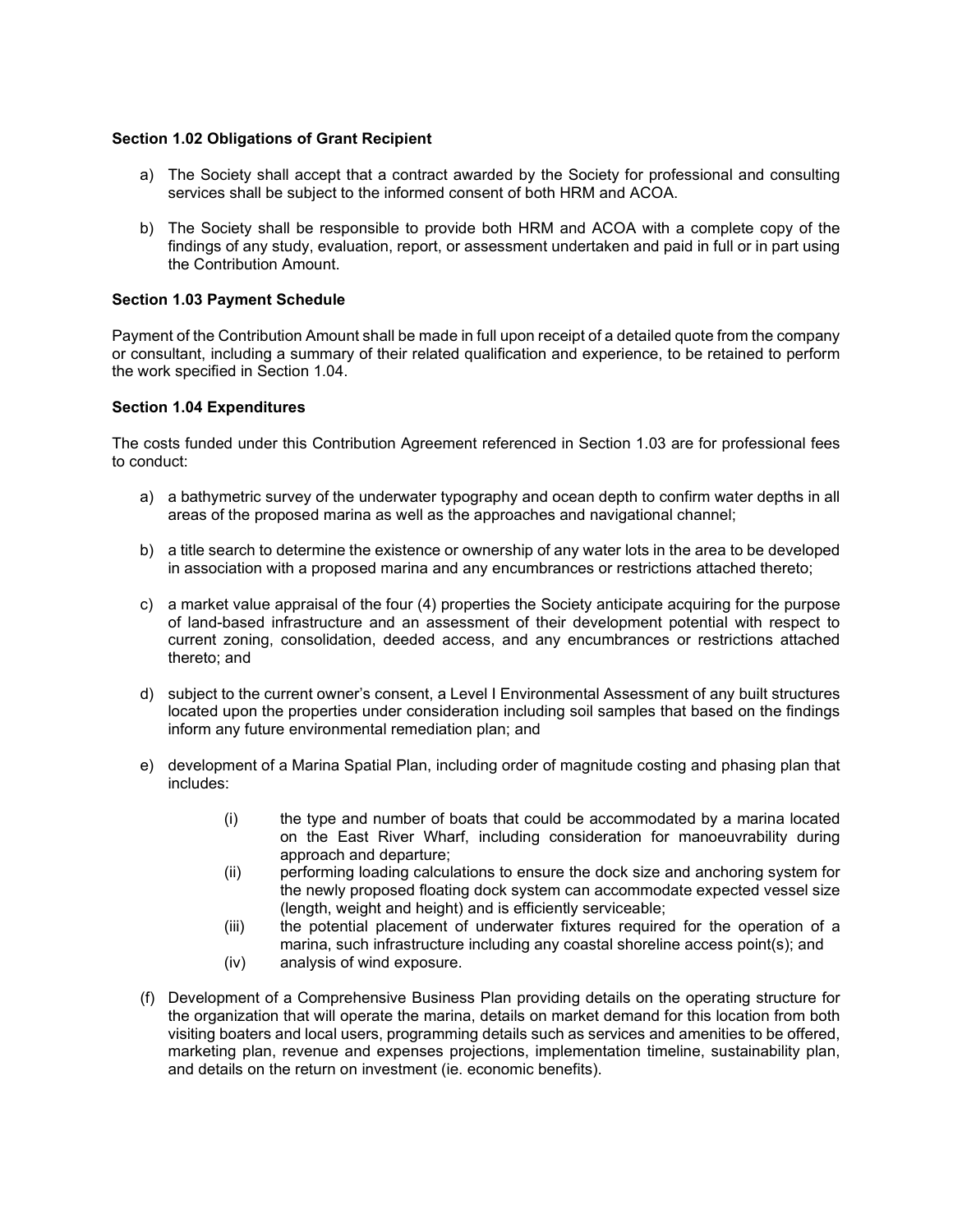## **Section 1.05 Restrictions**

The Society covenants and agrees that:

- a) the Contribution Amount shall be used by the Society solely towards consulting fees and professional services;
- b) no portion of the Contribution Amount is to be used for the payment of goods or services that are unrelated to the scope of work described in Section 1.04; and
- c) no portion of the Contribution Amount shall be paid to employees, volunteers, officers, or directors of the Society (ie. salary, wage, stipend, honorarium, gift or commission) or administrative costs.

# **SECTION TWO FINANCES, RECORDS AND INFORMATION SERVICES**

#### **Section 2.01 Registry of Joint Stocks**

The Society shall maintain active status pursuant to the *Societies Act* as a Society in good standing with the Nova Scotia Registry of Joint Stock Companies.

#### **Section 2.02 Accounting Records**

The Society shall maintain a complete and proper set of accounting records regarding its operations in accordance with Canadian generally accepted accounting principles.

#### **Section 2.03 Municipal Audit**

HRM shall have the right, pursuant to this Contribution Agreement, at its own expense, and with reasonable notice, to audit or examine the books of accounts and records maintained by the Society and shall have the right to make copies thereof and to take extracts therefrom.

#### **SECTION THREE LIABILITY AND INDEMNITY**

#### **Section 3.01 Risk**

The Society agrees that its activities shall be at its sole risk and expense.

#### **Section 3.02 Limitation of Liability**

HRM is not a guarantor or partner of the Society or the properties owned by the Society and in no event, will HRM be liable for any direct, indirect, consequential, exemplary or punitive damages in relation to the Society's ownership, use occupancy and operation of the properties regardless of the form of action, whether in contract, tort or otherwise.

#### **Section 3.03 Indemnification**

The Society shall at all times indemnify and save harmless HRM, its officers, servants, employees or agents, from and against all actions, claims and demands whatsoever which may be brought against or made upon HRM and against all loss, liability, judgements, claims, costs, demands or expenses which HRM may sustain or suffer, resulting from or arising out of the Society's operations or out of HRM's contribution of the Contribution Amount to the Society.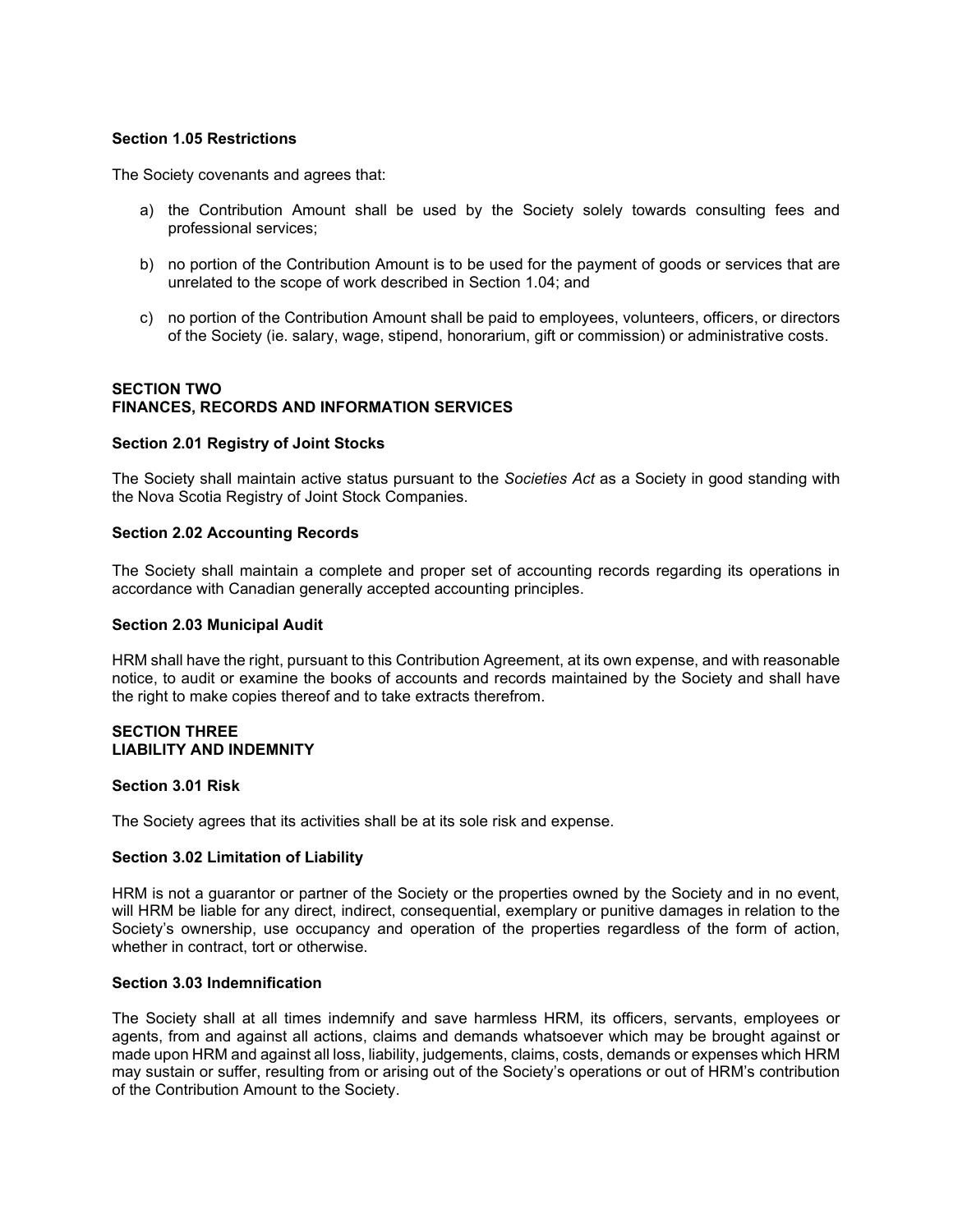# **SECTION FOUR GENERAL PROVISIONS**

## **Section 4.01 Notices**

All notices, demands, requests, approvals, or other communications of any kind which the parties may be required or may desire to serve on each other relating to this Contribution Agreement shall be delivered by registered mail to:

# **Halifax Regional Municipality**

Attention: Chief Administrative Officer Halifax Regional Municipality P.O. Box 1749 Halifax, NS B3J 3A5

# **Sheet Harbour Marina Association**

Attention: President Sheet Harbour Marina Association 22799 Highway 7 Sheet Harbour, NS B0J 3B0

# **Atlantic Canada Opportunities Agency**

Attention: [ ] Atlantic Canada Opportunities Agency 700-1801 Hollis Street PO Box 2284 Station C Halifax, NS B3J 3C8

Except in the event of a postal service strike or lockout (in which event the parties hereto agree to temporarily utilize other reasonable methods of communicating any notices), service of any notice or demand so made by registered mail shall be deemed complete on the date of actual delivery as shown by the registry receipt or at the expiration of the seventh business day after the date of mailing, whichever is earlier in time. Either party may from time to time, by notice in writing serve upon the other party as foresaid, designate a different mailing address or different additional persons to which all such notices or demands are thereafter to be addressed.

# **Section 4.02 Confidentiality**

The Society acknowledges that this Contribution Agreement is a public document and that any information, document, or record, in any form, provided to HRM by the Society pursuant to this Contribution Agreement may be subject to disclosure in accordance with Part XX of the *Municipal Government Act* ("Freedom of Information and Protection of Privacy").

# **Section 4.03 Governing Law**

- a) This Contribution Agreement shall be governed by and interpreted in accordance with the laws of the Province of Nova Scotia.
- b) The parties hereby attorn to the exclusive jurisdiction of the courts of Nova Scotia to resolve any disputes arising out of this Contribution Agreement.

# **Section 4.04 Effective Date**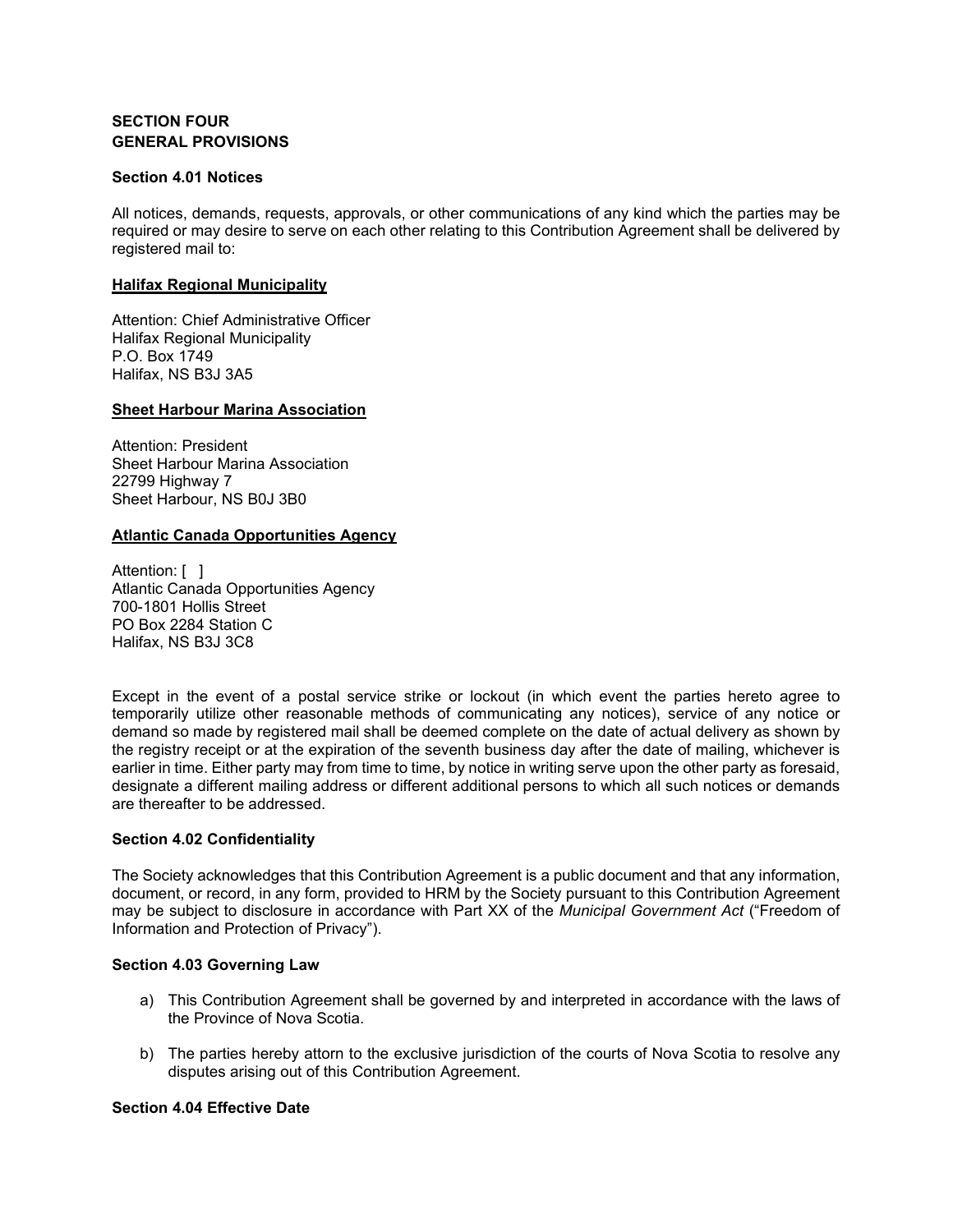This Contribution Agreement will become effective when all parties have signed it. The date of this Contribution Agreement will be the date this Contribution Agreement is signed by the last party to sign it (as indicated by the date associated with that party's signature).

## **Section 4.05 Representations and Warranties**

The Society represents and warrants that:

- a) All information submitted to HRM, is true, accurate and prepared in good faith to the best of the Society's ability, skill and judgement; and
- b) The Society has full power and authority to enter into and has taken all necessary measures to authorize the execution of this Contribution Agreement.

The rights and liabilities of the parties shall enure to the benefit of and be binding upon their respective administrators, successors and assigns, subject to any requirement for consent by HRM.

**IN WITNESS WHEREOF** each of the parties hereto have duly executed this Contribution Agreement.

|         | Per: | <b>Sheet Harbour Marina Association</b>                     |
|---------|------|-------------------------------------------------------------|
| Witness |      | Name:<br>Title:<br>I /We have authority to bind the Society |
| Witness |      | Name:<br>Title:<br>I/We have authority to bind the Society  |
|         |      | Date Signed                                                 |
|         | Per: | <b>Halifax Regional Municipality</b>                        |
| Witness |      | Jacques Dube, CAO                                           |
|         |      | Date Signed                                                 |